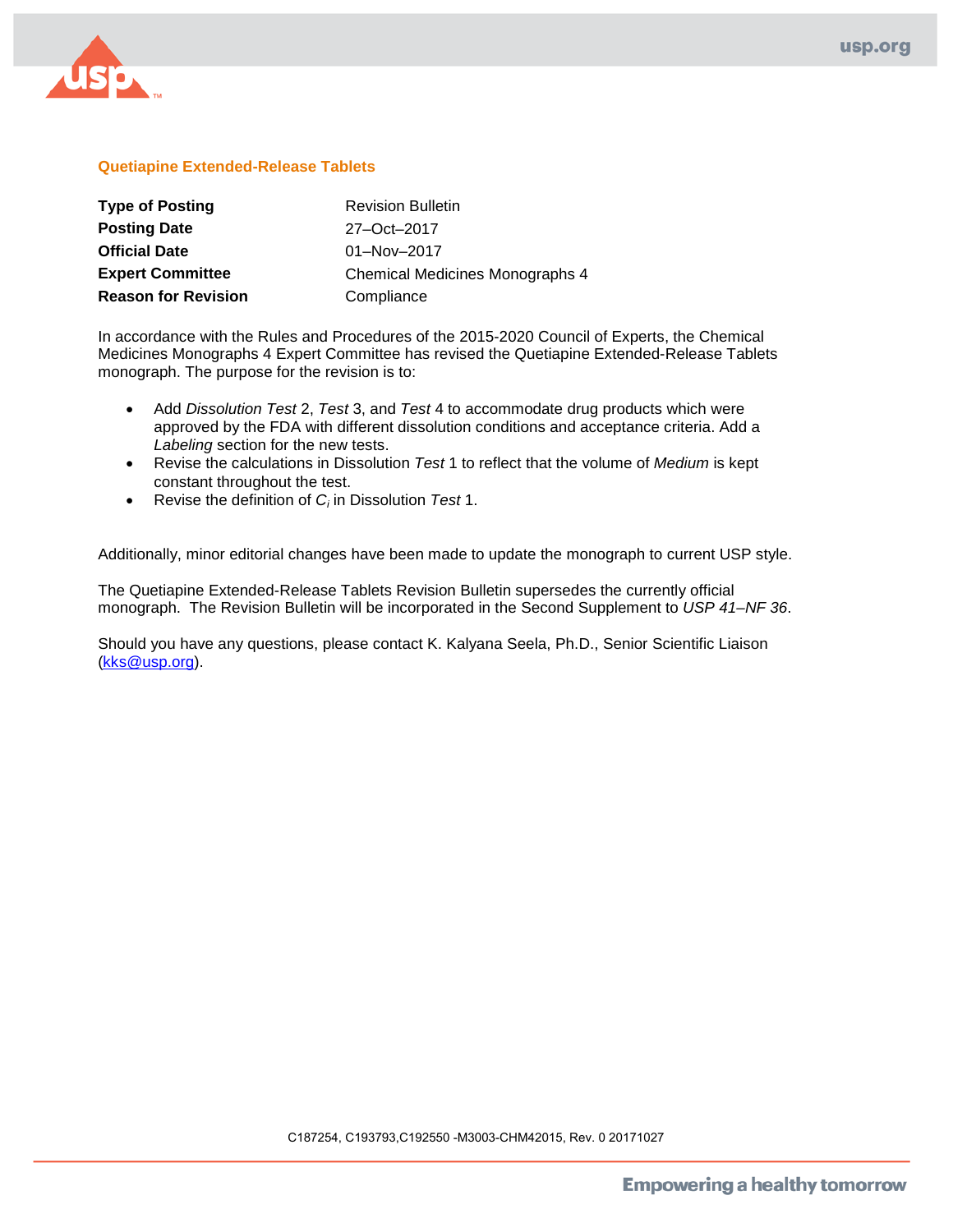# **Quetiapine Extended-Release Tablets**

**DEFINITION** [NOTE—See *Table 5* for the relative retention times.]<br>Quetiapine Extended-Release Tablets contain quetiapine<br>fumarate  $[(C_{21}H_{25}N_3O_2S)_2 \cdot C_4H_4O_4]$  equivalent to NLT<br>90.0% and NMT 110.0% of the labeled

- - **Standard solution:** Transfer 10 mg of USP Quetiapine<br>
	Fumarate RS to a suitable vial. Add 10 mL of acetone<br>
	and cap the vial. Sonicate for about 10 min. Allow the<br>
	solution to equilibrate to room temperature. Evaporate<br>
	- Sample solution: Grind NLT 10 Tablets. Transfer an<br>
	amount of powder equivalent to NLT 10 mg of que-<br>
	amount of powder equivalent to NLT 10 mg of que-<br>  $r_{\text{max}} = \text{peak response from the Sample solution}$ amount of powder equivalent to NLT To High or que-<br>tiapine fundante to a suitable vial. Add 10 mL of acce-<br>tone and cap the vial. Sonicate for about 10 min. Al-<br>low the solution to equilibrate to room temperature.<br>Evapora
- **B.** The retention time of the major peak of the Sample<br>solution corresponds to that of the Standard solution, as<br>obtained in the Assay.<br> $N =$  number of moles of quetiapine free base per<br> $N =$  number of moles of quetiapine

### • PROCEDURE

- **Buffer:** Dissolve 2.6 g/L of dibasic ammonium phos-<br>**PERFORMANCE TESTS** phate in water.
- **Mobile phase:** Methanol, acetonitrile, and *Buffer*
- 
- **Diluent:** Acetonitrile and water (50:50) **System suitability stock solution:** 0.05 mg/mL of USP • **<sup>D</sup>ISSOLUTION** 〈**711**〉 Quetiapine Related Compound H RS in *Mobile phase* **•.Test 1**•
- prepared as follows. Transfer 5 mg of USP Quetiapine 900 mL. System Suitability RS to a 10-mL volumetric flask. Add<br>7 mL of *Mobile phase* and sonicate to dissolve. Transfer

**Sample stock solution:** Transfer NLT 5 Tablets to a ho-<br>mogenizer vessel. Add 50 mL of acetonitrile, swirl to<br>wet, and allow to stand for approximately 10 min. Add<br>an additional 160 mL of *Diluent* and extract for about<br>1 Pass a portion of the solution through a suitable filter of *Medium 2* to the vessel after 5 h of the test and of 0.45-um pore size and use the filtrate. of  $0.45$ -µm pore size and use the filtrate.

- 
- 
- 
- 
- quetiapine

- **System suitability**<br>**Samples:** System suitability solution and Standard *solution*
- 
- 

**Tailing factor:** NMT 1.5, *Standard solution* **IDENTIFICATION Relative standard deviation:** NMT 2.0%, *Standard* •

- 
- 
- 
- 
- 
- 
- **ASSAY** mole of quetiapine fumarate, 2

**<sup>P</sup>ROCEDURE Acceptance criteria:** 90.0%–110.0%

### **Change to read:**

- 
- System suitability solution: 0.005 mg/mL of USP Que-<br>
System suitability solution: 0.005 mg/mL of USP Que-<br>
USP Quetiapine Related Compound H RS and 0.5 mg/mL of anhydrous citric acid in 600 mL of water. Add 90 mL<br>
USP Que
	- $\bullet$  (RB 1-Nov-2017) of dibasic
- 7 mL of *Mobile phase* and sonicate to dissolve. Transfer<br>
1 mL of *System suitability stock solution* to the volumet-<br>
ric flask. Dilute with *Mobile phase* to volume.<br> **Standard solution:** 0.2 mg/mL of USP Quetiapine<br>
Fu
	-
	-
	-
	-
- **Sample solution:** Nominally 0.16–0.18 mg/mL of que-<br>
tiapine from the *Sample stock solution* in *Mobile phase*<br> **Chromatographic system**<br>
(See *Chromatography*  $\langle 621 \rangle$ , *System Suitability*.)<br> **Chromatography**  $\langle 62$ 
	- **Detector:** UV 230 nm<br> **Column:** 4.6-mm × 25-cm; 5-μm packing L7<br> **Flow rate:** 1.3 mL/min<br> **Flow rate:** 1.3 mL/min<br> **Injection volume:** 30 μL<br> **Injection volume:** 30 μL<br> **Run time:** NLT 2.5 times the retention time of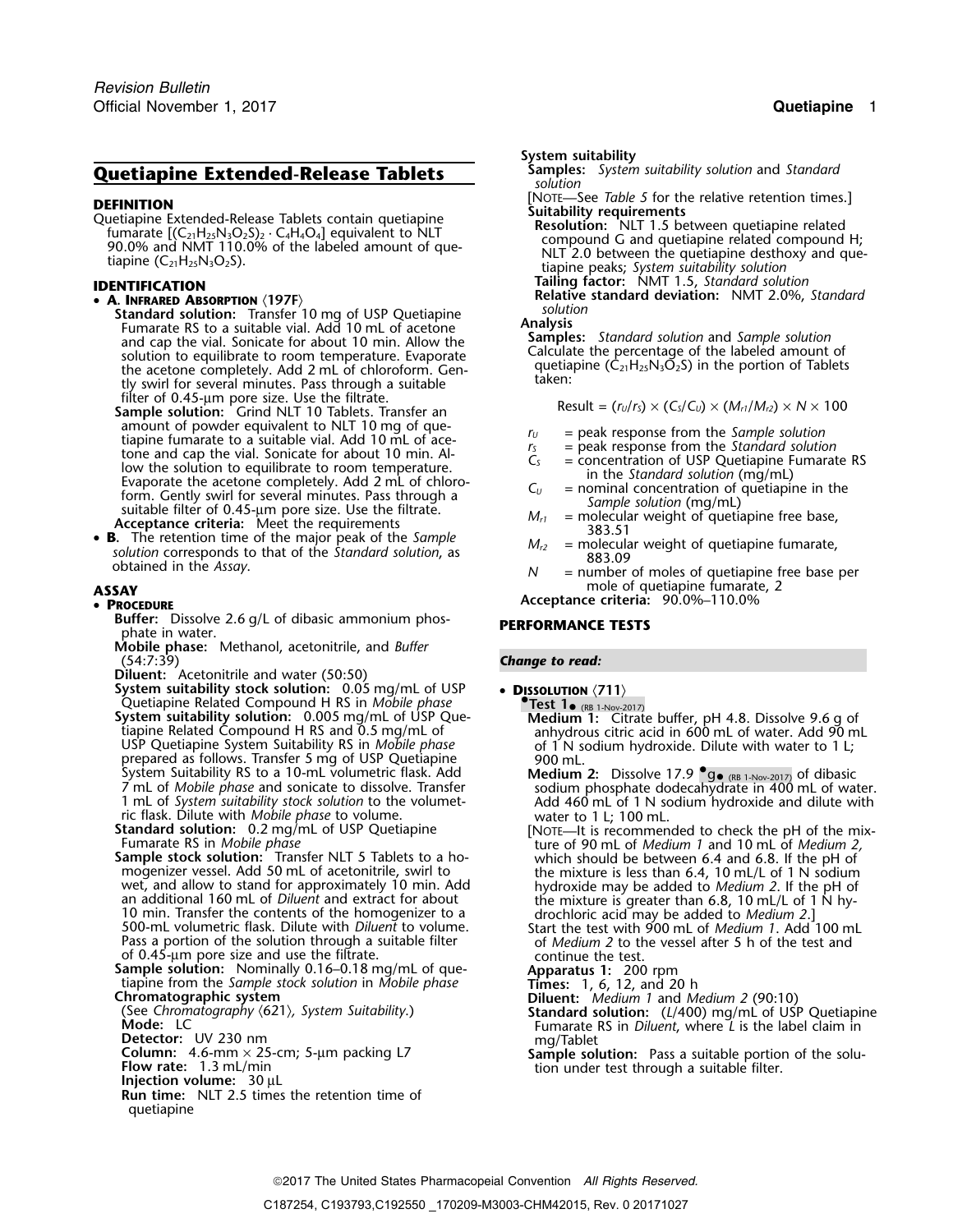*Revision Bulletin* 2 **Quetiapine Official November 1, 2017** 

**Analytical wavelength:** About 290 nm **Instrumental conditions Blank:** *Diluent* 

**Samples:** *Standard solution* and *Sample solution* **Blank:** Calculate the concentration, C<sub>i</sub>, of quetiapine **Analysis** Calculate the concentration, *C<sub>i</sub>*, of quetiapine **Analysis**<br>(C<sub>21</sub>H<sub>25</sub>N<sub>3</sub>O<sub>2</sub>S) in *Medium* (mq/mL) after time point **Samples:** Standard solution and Sample solution (C21H25N3O2S) in *Medium* (mg/mL) after time point **Samples:** *Standard solution* and *Sample solution*

$$
C_i = (A_U/A_S) \times C_S \times (M_{r1}/M_{r2}) \times N
$$

- 
- $A_U$  = absorbance of the *Sample solution*<br>  $A_S$  = absorbance of the *Standard solution*<br>  $C_S$  = concentration of **•**quetiapine fumarate in  $\bullet$  <sub>(RB 1</sub>. All and absorbance of the *Sample solution* Nov-2017) the *Standard solution* (mg/mL) *A<sup>S</sup>* = absorbance of the *Standard solution*
- $M_{r1}$  = molecular weight of quetiapine free base, 383.51
- $M_{r2}$  = molecular weight of quetiapine fumarate,  $883.09$
- *N* = number of moles of quetiapine free base per *M<sub>r1</sub>* = molecular weight of quetiapine free base, mole of quetiapine fumarate, 2
- Calculate the percentage of the labeled amount of quetiapine ( $\dot{C}_{21}H_{25}N_3\bar{O}_2S$ ) dissolved at each time 883.09<br>point (*i*):  $N =$  number

$$
Result_1 = C_1 \times V \times (1/L) \times 100
$$

$$
Result_2 = [(C_2 \times V) + (C_1 \times V_5)] \times (1/L) \times 100
$$

 $Result_3 = \{ (C_3 \times V) + [(C_2 + C_1) \times V_5] \} \times (1/L) \times 100$ 

Result<sub>4</sub> = {
$$
(C_4 \times V)
$$
 + [ $(C_3 + C_2 + C_1) \times V_3$ ]  $\times$  (1/*L*)  $\times$  100

| $C_i$ (RB   | $=$ concentration of quetiapine in <i>Medium</i> in the                                                    |                                                                                         |
|-------------|------------------------------------------------------------------------------------------------------------|-----------------------------------------------------------------------------------------|
| 1-Nov-2017) | portion of sample withdrawn at <b>Peach time</b>                                                           | Result <sub>4</sub> = { $(C_4 \times V)$ + $[(C_3 + C_2 + C_1) \times V_5]$ } × (1/L) × |
|             | $\mathsf{point}_\bullet$ $_{(\mathsf{RB}\ 1\text{-}\mathsf{Nov}\text{-}2017)}$ $(\mathsf{mg}/\mathsf{mL})$ | 100                                                                                     |
|             | = volume of <i>Medium</i> , 900 mL for 1 h; 1000 mL                                                        |                                                                                         |
|             | for $6$ -, 12-, and 20-h time points                                                                       | = concentration of quetiapine in <i>Medium</i> in the                                   |
|             | $=$ label claim (mg/Tablet)                                                                                | portion of sample withdrawn at each time                                                |
|             | $=$ volume of the <i>Sample solution</i> withdrawn from                                                    | point (mg/mL)                                                                           |
|             | the vessel and replaced with <i>Medium (mI)</i>                                                            | $-$ volume of <i>Modium</i> $000$ m                                                     |

the vessel and replaced with *Medium* (mL) **Tolerances:** See *Table 1*.

| <b>Time Point</b> | Time<br>(h) | Amount<br><b>Dissolved</b><br>(%) | <b>TOICTUITCO.</b> $JCC$ TUDIC $\mathcal{L}$ . | <b>Table 2</b> |
|-------------------|-------------|-----------------------------------|------------------------------------------------|----------------|
|                   |             | <b>NMT 20</b>                     |                                                |                |
|                   |             | $47 - 69$                         | <b>Time Point</b>                              | Time           |
|                   |             | $65 - 95$                         |                                                | (h)            |
|                   |             | NLT 85                            |                                                |                |

The percentages of the labeled amount of quetiapine form to *Dissolution*  $\langle 711 \rangle$ , *Acceptance Table 2.* 

**Test 2:** If the product complies with this test, the The percentages of the labeled amount of quetiapine labeling indicates that it meets USP Dissolution Test 2. (C<sub>21</sub>H<sub>25</sub>N<sub>3</sub>O<sub>2</sub>S) dissolved at the times specified conlabeling indicates that it meets USP *Dissolution Test 2*. (C21H25N3O2S) dissolved at the times specified con-

**Superatus 1:** 100 rpm<br> **Standard solution:** 0.03 mg/mL of USP Quetiapine<br> **Standard solution:** 0.03 mg/mL of USP Quetiapine<br> **Medium:** 0.1 N hydrochloric acid; 900 mL<br> **EUTER STANDER SUPER SOLUTION:** Medium: 0.1 N hydroch

**Sample solution:** Pass a suitable portion of the solution under test through a suitable filter of 0.45-µm pore size. Discard the first few milliliters of filtrate. Re-<br>place the volume withdrawn with an equal volume of *dium, where L* is the label claim in mg/Tablet place the volume withdrawn with an equal volume of

**Instrumental conditions** *Medium*. Dilute with *Medium* to a concentration that **Mode:** UV is similar to that of the *Standard solution*. **Analysis Analytical wavelength:** 290 nm (*i*): Calculate the concentration, *C<sup>i</sup>*, of quetiapine (C21H25N3O2S) in *Medium* (mg/mL) after each time *<sup>C</sup><sup>i</sup>* = (*AU*/*AS*) <sup>×</sup> *<sup>C</sup><sup>S</sup>* <sup>×</sup> (*Mr1*/*Mr2*) <sup>×</sup> *<sup>N</sup>* point (*i*):

- 
- $A_U$  = absorbance of the *Sample solution*<br> $A_S$  = absorbance of the *Standard solution*
- Standard solution (mg/mL)<br> $D =$  dilution factor for the Sample solution, if
- needed
- 
- mole of quetiapine fumarate, 2<br>e the percentage of the labeled amount of  $M_{r2}$  = molecular weight of quetiapine fumarate,
	- = number of moles of quetiapine free base per<br>mole of quetiapine fumarate, 2

Calculate the percentage of the labeled amount of quetiapine ( $C_{21}H_{25}N_3O_2S$ ) dissolved at each time point (*i*): •

 $Result_1 = C_1 \times V \times (1/L) \times 100$ 

 $Result_2 = [(C_2 \times V) + (C_1 \times V_5)] \times (1/L) \times 100$ 

 $Result_3 = { (C_3 \times V) + [(C_2 + C_1) \times V_5] } \times (1/L) \times 100$ 

Result<sub>4</sub> = {
$$
(C_4 \times V)
$$
 + [ $(C_3 + C_2 + C_1) \times V_5$ ]  $\times$  (1/*L*)  $\times$ 

*V* = volume of *Medium*, 900 mL

 $\mathcal{L}$  = label claim (mg/Tablet)<br> $V_s$  = volume of the *Sample s V<sup>S</sup>* = volume of the *Sample solution* withdrawn from the vessel and replaced with *Medium* (mL) **Table 1 Tolerances:** See *Table 2*.

| w                                                                   | -70 I         |                   |             |                  |
|---------------------------------------------------------------------|---------------|-------------------|-------------|------------------|
|                                                                     | <b>NMT 20</b> |                   |             | <b>Amount</b>    |
|                                                                     | $47 - 69$     | <b>Time Point</b> | <b>Time</b> | <b>Dissolved</b> |
|                                                                     | $65 - 95$     |                   | (h)         | (%)              |
|                                                                     |               |                   |             | $5 - 25$         |
|                                                                     | <b>NLT 85</b> |                   |             | $20 - 45$        |
| he percentages of the labeled amount of quetiapine                  |               |                   |             | $45 - 75$        |
| $(C_{21}H_{25}N_3O_2\bar{S})$ dissolved at the times specified con- |               |                   |             | <b>NLT 85</b>    |

**Medium:** Water; 900 mL form to *Dissolution* 〈711〉, *Acceptance Table 2*.

**Apparatus 1:** 100 rpm **Test 3:** If the product complies with this test, the label-**Times:** 2, 4, 8, and 24 h ing indicates that it meets USP *Dissolution Test 3*.

**Apparatus 2:** 50 rpm<br>**Times:** 1, 4, and 8 h

**Standard solution:** USP Quetiapine Fumarate RS, equivalent to (L/900) mg/mL of quetiapine in Me-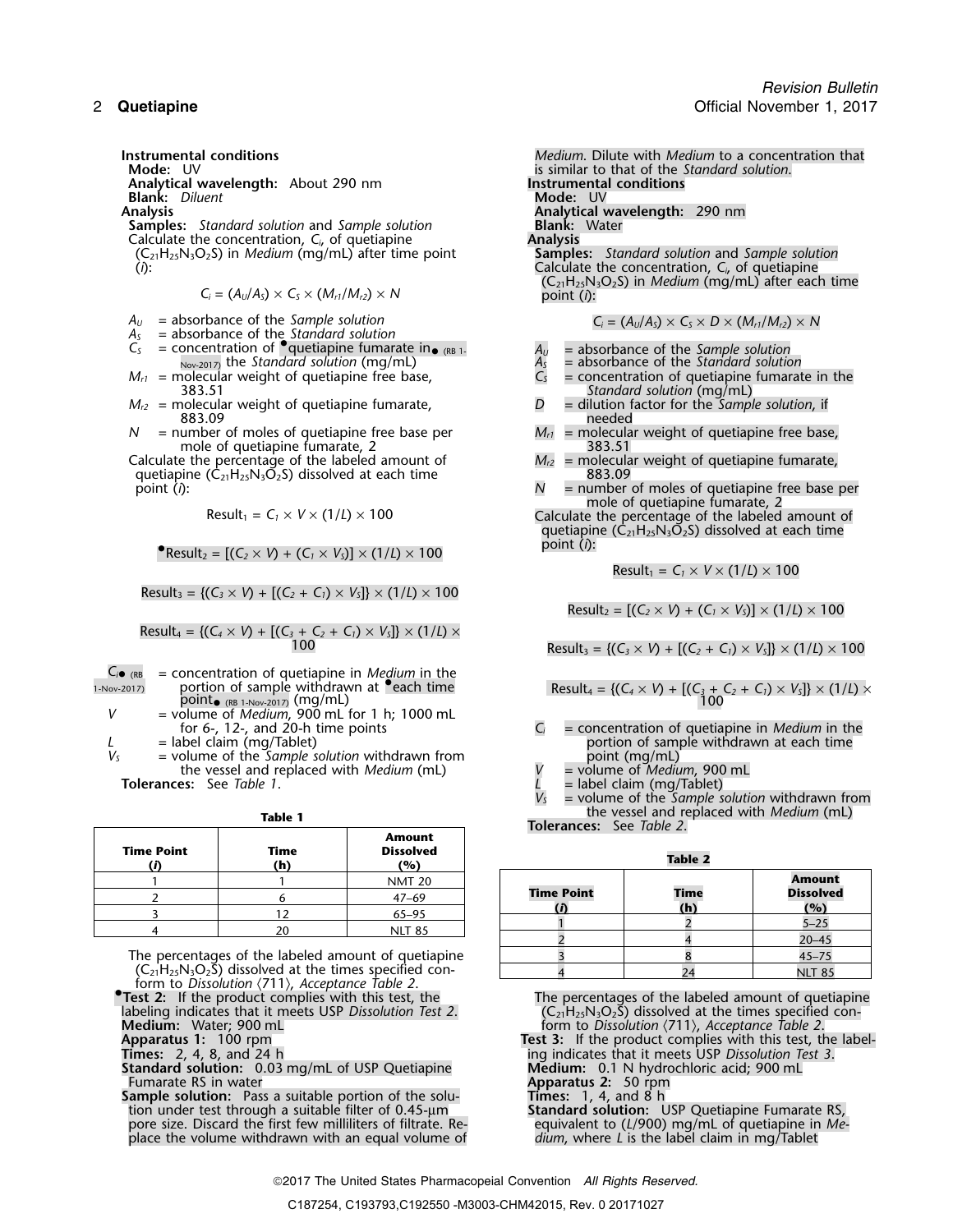**Sample solution:** Pass a suitable portion of the solu-<br> **Instrumental conditions**<br> **Instrumental conditions**<br> **Instrumental conditions** tion under test through a suitable full flow filter of 10-um pore size. **Instrumental conditions Blank:** *Medium* **Mode:** UV **Analysis Analytical wavelength:** 295 nm **Samples:** *Standard solution* and *Sample solution* **Cell** Calculate the percentage of the labeled amount of Calculate the percentage of the labeled amount of C<sub>21</sub>H<sub>25</sub>N<sub>3</sub>O<sub>2</sub>S) dissolved at each time **For 150-, 200-, 300-,** and **400-mg Tablets:** 1 mm point (*i*): **Blank:** *Medium*

**Samples:** *Standard solution* and *Sample solution* Calculate the percentage of the labeled amount of  $A_U$  = absorbance of the *Sample solution*<br>quetiapine  $(C_2,H_2,N_2O_2S)$  dissolved at each time  $A_S$  = absorbance of the *Standard solution* quetiapine ( $\dot{C}_{21}H_{25}N_3\bar{O}_2$ S) dissolved at each time  $\frac{A_5}{C_5}$ 

 $Result = (A<sub>U</sub>/A<sub>S</sub>) \times C<sub>S</sub> \times V \times (1/L) \times (M<sub>rl</sub>/M<sub>rl</sub>) \times N \times 100$ 

- 
- $=$  absorbance of the *Standard solution*
- $C_s$  = concentration of quetiapine fumarate in the  $M_{r2}$  = molecular weight of quetiapine fumarate, Standard solution (mg/mL) *Standard solution* (mg/mL)<br>= volume of *Medium,* 900 mL
- 
- 
- 
- 883.09 *Acceptance Table 2*. (RB 1-Nov-2017)
- mole of quetiapine fumarate, 2 **Tolerances:** See *Table 3*.

|                   |      | IUVIC J                                                                           |                                                                                 |
|-------------------|------|-----------------------------------------------------------------------------------|---------------------------------------------------------------------------------|
| <b>Time Point</b> | Time | Amount<br><b>Dissolved</b><br>(for 50-,<br>150-, and<br>200-mg<br><b>Tablets)</b> | <b>Amount</b><br><b>Dissolved</b><br>(for 300-<br>and 400-mg<br><b>Tablets)</b> |
|                   | (h)  | (%)                                                                               | (%)                                                                             |
|                   |      | <b>NMT 40</b>                                                                     | <b>NMT 35</b>                                                                   |
|                   |      | $55 - 75$                                                                         | $45 - 65$                                                                       |
|                   |      | <b>NIT 85</b>                                                                     | <b>NIT 80</b>                                                                   |

ing indicates that it meets USP *Dissolution Test 4*. **Medium:** Water; 900 mL<br>**Apparatus 2:** 100 rpm<br>**Times:** 1, 4, 8, and 16 h **Example solution:** Times: 1, 4, 8, and 16 h<br> **Example solution:** USP Quetiapine Fumarate RS,<br>
equivalent to (*L*/900) mg/mL of quetiapine in *Me*<br>
equivalent to (*L*/900) mg/mL of quetiapine in *Me*<br>
equivalent to the so

Analytical wavelength: 250 nm<br>Blank: Medium

quetiapine (C<sub>21</sub>H<sub>25</sub>N<sub>3</sub>O<sub>2</sub>S) dissolved at each time<br>point *(i*):

**Analysis**  $\mathsf{R}\text{-}\mathsf{R}\text{-}\mathsf{R}\text{-}\mathsf{R}\text{-}\mathsf{R}\text{-}\mathsf{R}\text{-}\mathsf{R}\text{-}\mathsf{R}\text{-}\mathsf{R}\text{-}\mathsf{R}\text{-}\mathsf{R}\text{-}\mathsf{R}\text{-}\mathsf{R}\text{-}\mathsf{R}\text{-}\mathsf{R}\text{-}\mathsf{R}\text{-}\mathsf{R}\text{-}\mathsf{R}\text{-}\mathsf{R}\text{-}\mathsf{R}\text{-}\mathsf{R}\text{-}\mathsf{R}\text{-}\mathsf{R}\text{-}\mathsf{R}\text{-}\mathsf{R}\text{-}\mathsf{R}\text{-}\$ 

- 
- 
- = concentration of quetiapine fumarate in the
- *Standard solution* (mg/mL)
- *L* = label claim (mg/Tablet)
- = absorbance of the *Sample solution M<sub>r1</sub>* = molecular weight of quetiapine free base,<br>= absorbance of the *Standard solution* 383.51
	-
- $V =$  volume of *Medium*, 900 mL *L* = label claim (mg/Tablet) mole of quetiapine fumarate, 2

*M*<sub>*r1*</sub> = molecular weight of quetiapine free base, **Tolerances:** See *Table 4*. The percentages of the la-383.51 beled amount of quetiapine  $(C_{21}H_{25}N_3\overline{O}_2S)$  dissolved<br>at the times specified conform to Dissolution (711),  $M_{r2}$  = molecular weight of quetiapine fumarate, at the times specified conform to *Dissolution*  $\langle 711 \rangle$ ,  $\langle 711 \rangle$ ,  $\langle 883.09 \rangle$ 

*N* = number of moles of quetiapine free base per • **UNIFORMITY OF DOSAGE UNITS** 〈**905**〉**:** Meet the

### **IMPURITIES**

## • ORGANIC IMPURITIES

**CORGANIC IMPURITIES**<br>Buffer, Mobile phase, Diluent, System suitability solu-<br>
Buffer, Mobile phase, Diluent, System suitability solu-**Amount tion, Sample solution,** and **Chromatographic system:** Proceed as directed in the Assay.

**System suitability** 

 $5$ ample: System suitability solution

**[NOTE—See** *Table 5* **for the relative retention times.] Time Point Time Tablets) Tablets) Suitability requirements**

**(***i***) (h) (%) (%) Resolution:** NLT 1.5 between quetiapine related compound G and quetiapine related compound H; NLT 2.0 between the quetiapine desthoxy and quetiapine peaks<br>Analysis<br>**Sample:** Sample solution

The percentages of the labeled amount of quetiapine<br>  $(C_{21}H_{25}N_3O_2S)$  dissolved at the times specified con-<br>
form to *Dissolution* (711), *Acceptance Table 2*.<br>
Test 4: If the product complies with this test, the labe

$$
Result = (rU/rS) \times (1/F) \times 100
$$

- 
- 
- 

|                   |             |                                                                       | Table 4                                                      |                                                                        |                                                                         |                                                                      |
|-------------------|-------------|-----------------------------------------------------------------------|--------------------------------------------------------------|------------------------------------------------------------------------|-------------------------------------------------------------------------|----------------------------------------------------------------------|
| <b>Time Point</b> | Time<br>(h) | Amount<br><b>Dissolved</b><br>(for $50$ -mg<br><b>Tablets)</b><br>(%) | Amount<br><b>Dissolved</b><br>(for 150-mg<br>Tablets)<br>(%) | Amount<br><b>Dissolved</b><br>(for 200-mg<br><b>Tablets)</b><br>$($ %) | <b>Amount</b><br><b>Dissolved</b><br>(for 300-mg)<br>Tablets)<br>$($ %) | <b>Amount</b><br><b>Dissolved</b><br>(for 400-mg)<br>Tablets)<br>(%) |
|                   |             | <b>NMT 20</b>                                                         | <b>NMT 20</b>                                                | <b>NMT 20</b>                                                          | <b>NMT 15</b>                                                           | <b>NMT 15</b>                                                        |
|                   |             | $30 - 55$                                                             | $35 - 55$                                                    | $28 - 48$                                                              | $22 - 42$                                                               | $22 - 42$                                                            |
|                   |             | $60 - 85$                                                             | $65 - 90$                                                    | $60 - 85$                                                              | $52 - 76$                                                               | $50 - 75$                                                            |
|                   | 16          | <b>NLT 85</b>                                                         | <b>NLT 85</b>                                                | <b>NLT 85</b>                                                          | <b>NLT 85</b>                                                           | <b>NLT 85</b>                                                        |

**Table 4**